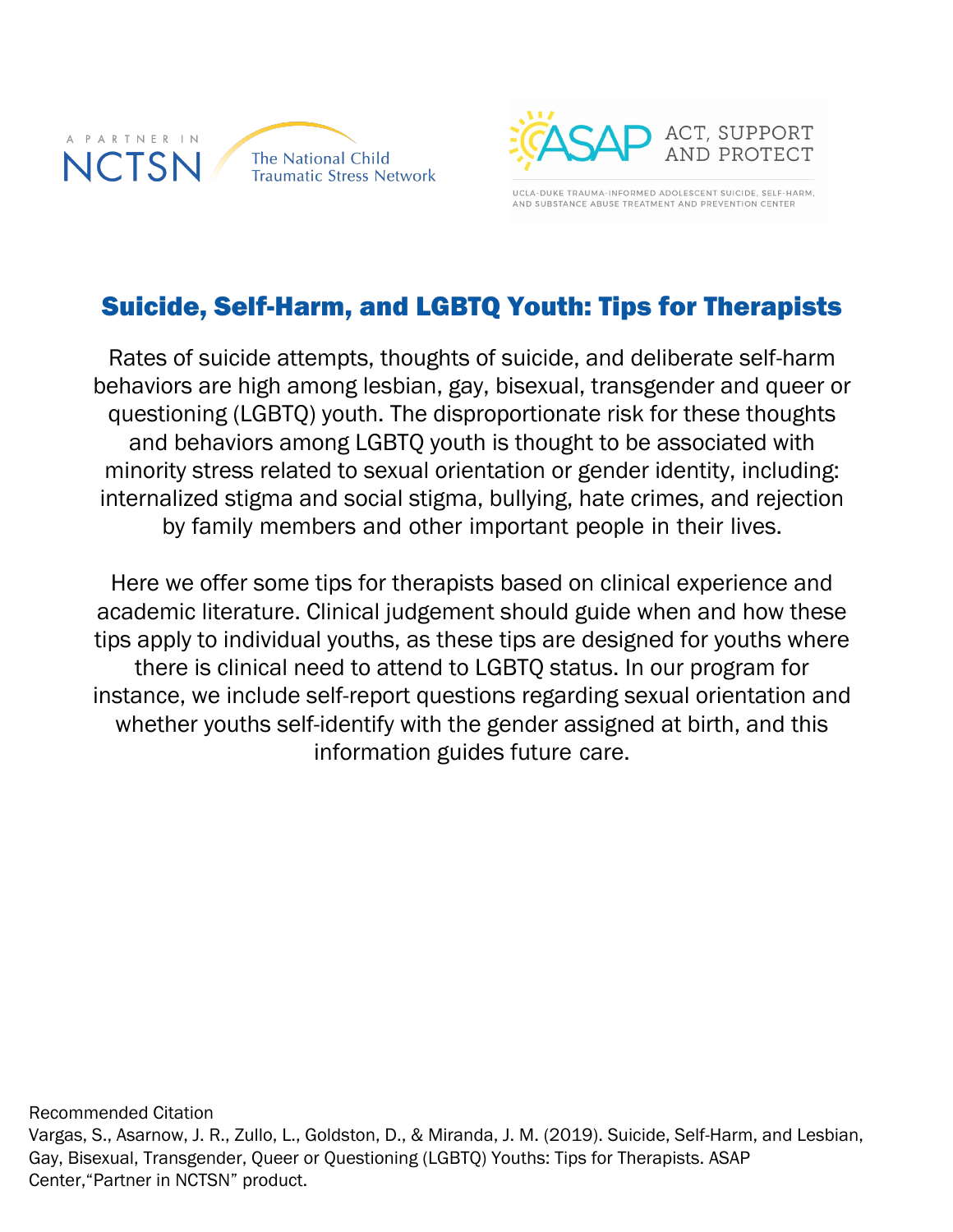





Before we begin, below are some common LGBTQ terms. Definitions have been adapted from Trans Student Educational Resources (TSER) at http://www.transstudent.org/definitions.

Cisgender/cis: Term for someone who exclusively identifies as their sex assigned at birth. The term cisgender is not indicative of gender expression, sexual orientation, hormonal makeup, physical anatomy, or how one is perceived in daily life.

Transgender/Trans: Encompassing term of many gender identities of those who do not identify or exclusively identify with their sex assigned at birth. The term transgender is not indicative of gender expression, sexual orientation, hormonal makeup, physical anatomy, or how one is perceived in daily life.

Queer: A term for people with gender identities and sexual orientations who are not cisgender and/or heterosexual. This term has a complicated history as a reclaimed slur.

| <b>Challenge</b>                                                                                                                                     | <b>Helpful Approaches</b>                                                                                                                                                                                                                                      |
|------------------------------------------------------------------------------------------------------------------------------------------------------|----------------------------------------------------------------------------------------------------------------------------------------------------------------------------------------------------------------------------------------------------------------|
| Because stigma exists for LGBTQ youth,<br>creating a space that feels safe and building<br>rapport is important before asking about<br>LGBTQ status. | Helping LGBTQ youth feel comfortable with you<br>is important.                                                                                                                                                                                                 |
|                                                                                                                                                      | Building rapport is essential, as is making it<br>clear that the youth is safe with you.                                                                                                                                                                       |
|                                                                                                                                                      | Visual Cues-Such as: wearing rainbow<br>$\bullet$<br>nametags, having a trans flag, safe zone sign<br>in your office, hanging a rainbow poster in the<br>waiting area or door, etc. can help a youth feel<br>safe.                                             |
| Youth may not have disclosed their sexual<br>orientation or gender identity to their family.                                                         | Make sure to inform the youth that what they<br>share with you is confidential (with the<br>limitation of safety concerns that must be<br>reported by law) and that you will not disclose<br>facts to parents that the youth is not<br>comfortable disclosing. |
|                                                                                                                                                      | Do not include facts about sexual orientation<br>or gender identity in the chart if youth's<br>parents are not aware.                                                                                                                                          |
|                                                                                                                                                      | Helping prepare the youth to talk with their<br>$\bullet$<br>parents can be helpful.                                                                                                                                                                           |
|                                                                                                                                                      | Supporting parents to accept and validate their<br>youth is very important to the youth's mental<br>health. Parent support is a strong protective<br>factor against suicidal thoughts and behaviors.                                                           |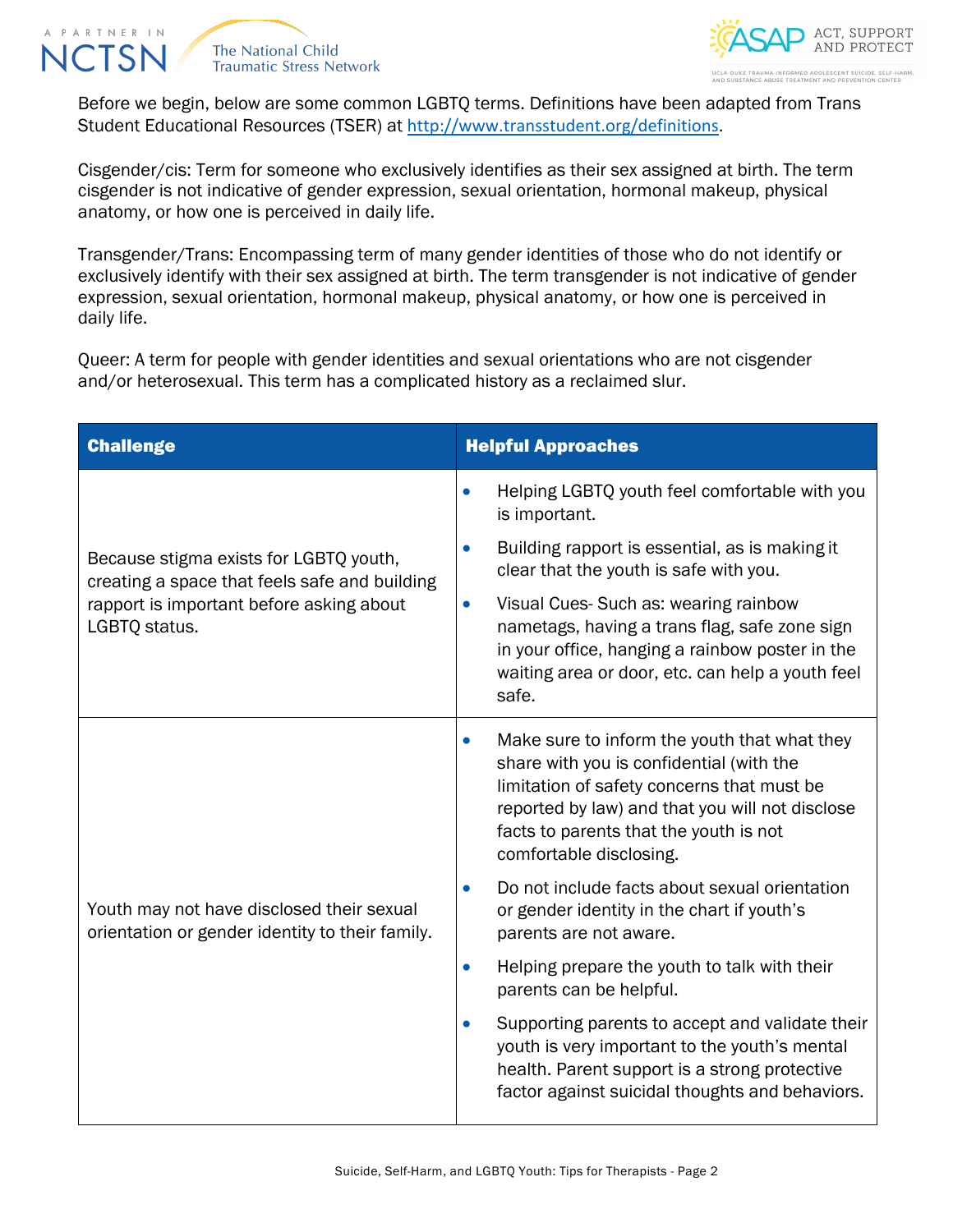PARTNER IN **NCTSN** 



**Challenge Helpful Approaches** On first meeting youth, current gender identity and sex assigned at birth may not be clear from appearance. Gender identity, the gender that an individual identifies as, can differ from the sex an individual is assigned at birth. It is important to remember that not all youth identify with a binary gender (trans man/trans woman) and to be sensitive to non-binary identities. • A great first step is to introduce yourself and state your own pronouns, followed by asking what pronouns the youth would like you to use when addressing them. • Using the youth's pronouns helps the youth to feel accepted and validated and indicates to them that you are sensitive and aware of the importance of LGBTQ+ language. Using correct pronouns whenever discussing the youth and placing this information in the record or chart (as appropriate in your setting) can help create an environment where the youth feels respected and accepted. • Also ask the youth what pronouns they would like you to use for them when talking to their parents in case the parents are not comfortable using the youth's pronouns. • It is important to remember that not all youth identify with a binary gender (girl or boy) and to be sensitive to non-binary identities that do not conform to social norms (i.e. gender queer, gender fluid, agender). • Gender identity can be quite fluid in some youth, taking on more or less masculine/ feminine traits over time. Sexual orientation, or who an individual is attracted to romantically or sexually, is often not known until a youth discloses this information to you. NOTE: Many parents confuse sexual orientation and gender identity. This confusion can lead to caregivers making incorrect assumptions about their child. Asking teens about their sexual orientation indirectly can be helpful if the youth seems reluctant to disclose this information. Some teens may not be comfortable coming out directly and may still be exploring/figuring out their sexual orientation. For example, say "Soon you may start dating. Or maybe you already have started. Have you thought about that?" or "Many teens/youth begin having romantic and/or sexual attractions at this age. Have you noticed sexual or romantic feelings toward others?" If yes, "tell me more about those feelings/attractions."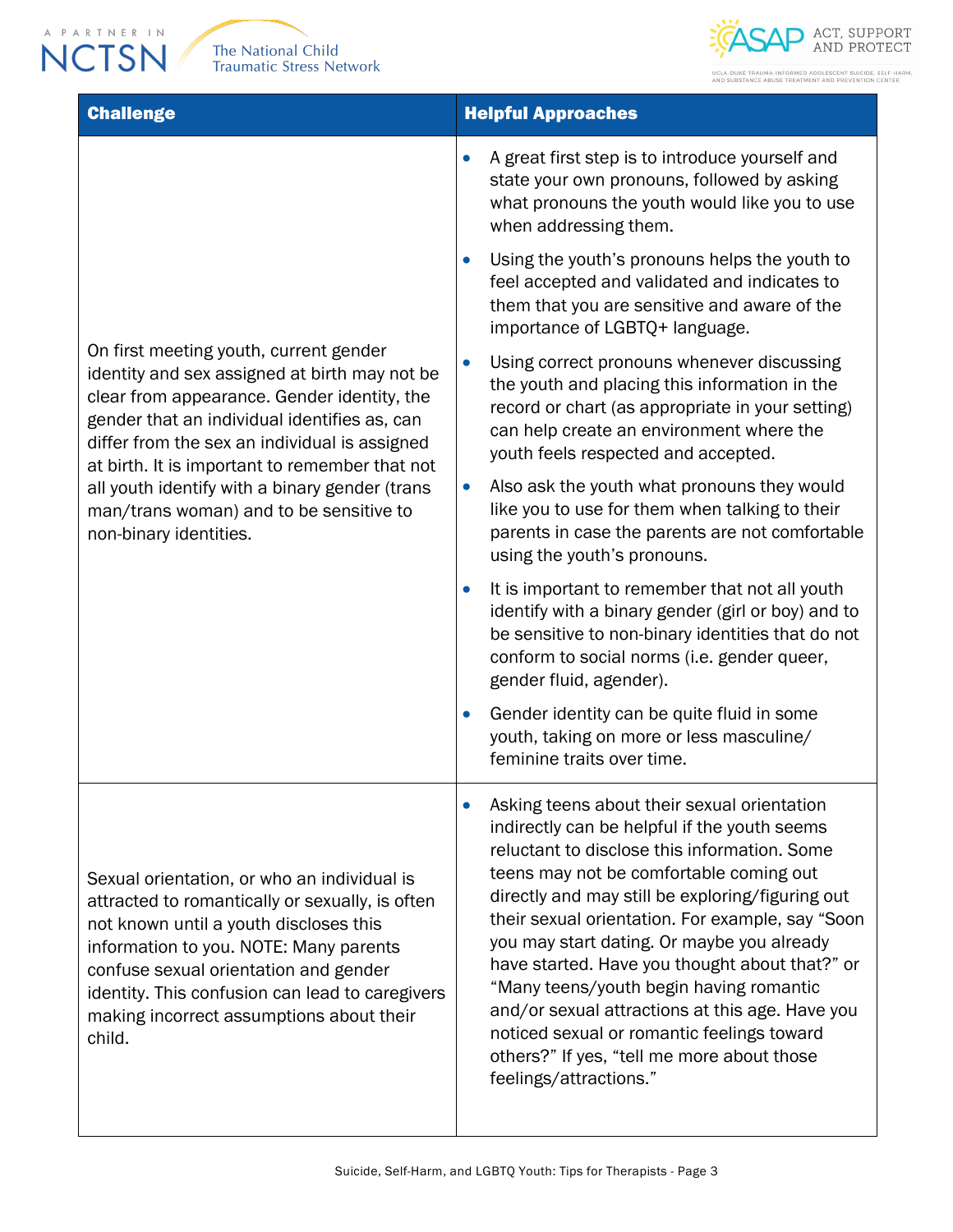





UCLA-DUKE TRAUMA-INFORMED ADOLESCENT SUICIDE, SELF-HARM,<br>AND SUBSTANCE ABUSE TREATMENT AND PREVENTION CENTER

| <b>Challenge</b>                                                                                                                                                                                                                                                                                                                                                  | <b>Helpful Approaches</b>                                                                                                                                                                                                                                                                                                                                                                                                                                                                                                                                                                                        |
|-------------------------------------------------------------------------------------------------------------------------------------------------------------------------------------------------------------------------------------------------------------------------------------------------------------------------------------------------------------------|------------------------------------------------------------------------------------------------------------------------------------------------------------------------------------------------------------------------------------------------------------------------------------------------------------------------------------------------------------------------------------------------------------------------------------------------------------------------------------------------------------------------------------------------------------------------------------------------------------------|
| Even though youth may be very young,<br>romantic relationships can be extremely<br>distressing.                                                                                                                                                                                                                                                                   | Take heartbreak or other romantic concerns<br>$\bullet$<br>seriously.<br>Youth often report a romantic breakup as a<br>$\bullet$<br>precipitant to a suicide attempt.<br>When appropriate, help parents to take the<br>$\bullet$<br>impact of their youth's relationship seriously.                                                                                                                                                                                                                                                                                                                              |
| As with all teens, peer relationships are an<br>important part of this stage of development.<br>LGBTQ+ youth, especially from rural areas,<br>are often more socially isolated than their<br>straight, cisgender peers and may not be<br>"out" or may be "stealth" at school and in<br>social situations. This increases their risk of<br>depression and suicide. | Ask about the youth's social support system. If<br>$\bullet$<br>they don't have one, or if it is mainly online,<br>provide local resources if possible to help them<br>connect to supportive peers.                                                                                                                                                                                                                                                                                                                                                                                                              |
| LGBTQ+ youth are more likely to be targets of<br>bullying, physical and sexual assault. For<br>transgender youth, bathroom use in school<br>and other public places can be unsafe.                                                                                                                                                                                | Make sure to ask about the youth's safety, at<br>$\bullet$<br>home and at school as this can also increase<br>suicide and self-harm risk.<br>Connect youth to resources that can advocate<br>$\bullet$<br>for them or help them to advocate for<br>themselves. In some instances, the youth's<br>current school may never be a safe place for<br>them. Discuss options with caregivers and<br>encourage them to take issues at school<br>seriously (bullying, being intentionally<br>misgendered, not having a safe place to use the<br>bathroom, no access to a supportive<br>teacher/counselor/administrator). |
| Because of societal stigma and perhaps<br>trauma, youth may not bring up important<br>issues around their sexual orientation or<br>gender identity.                                                                                                                                                                                                               | Once a youth has disclosed their sexual<br>$\bullet$<br>orientation or gender identity, be sure to ask<br>about how this affects them in areas of their life<br>they bring up. Even if a youth does not continue<br>bringing up this topic, check in about it over<br>time.<br>Asking whether the youth has had sexual<br>experiences and whether those were positive or<br>negative can create a space for the youth to<br>disclose unhealthy sexual or romantic<br>relationships, as well as sexual trauma/abuse.                                                                                              |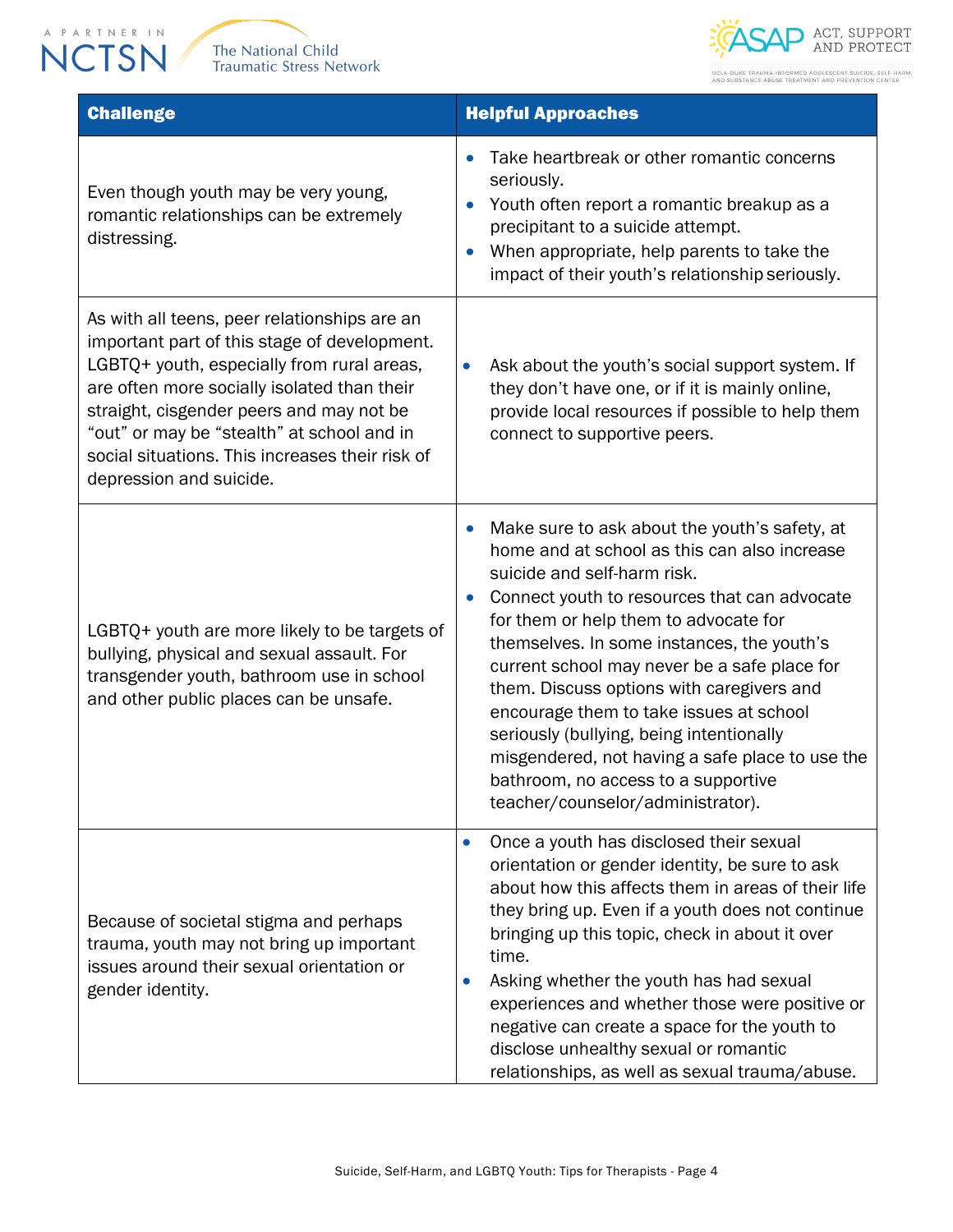APARTNER IN



UCLA-DUKE TRAUMA-INFORMED ADOLESCENT SUICIDE, SELF-HARM,<br>AND SUBSTANCE ABUSE TREATMENT AND PREVENTION CENTER

| <b>Challenge</b>                                                                                                                                                                                      | <b>Helpful Approaches</b>                                                                                                                                                                                                                                                                                                                                                                                 |
|-------------------------------------------------------------------------------------------------------------------------------------------------------------------------------------------------------|-----------------------------------------------------------------------------------------------------------------------------------------------------------------------------------------------------------------------------------------------------------------------------------------------------------------------------------------------------------------------------------------------------------|
| Even though a parent may verbally state that<br>they are supportive of the youth's LGBTQ<br>status, the parent's behavior may suggest<br>that they are not supportive.                                | Societal pressure in some groups encourages<br>$\bullet$<br>parents to be outwardly supportive of theirLGBTQ<br>youth even though they may not be as internally<br>supportive.                                                                                                                                                                                                                            |
|                                                                                                                                                                                                       | Some parents also may be trying to beoutwardly<br>$\bullet$<br>supportive of their youth, but are having<br>ambivalence or conflicted feelings about these<br>issues, and their youth may be sensitive to cues<br>of these mixed feelings.                                                                                                                                                                |
|                                                                                                                                                                                                       | Assess whether parents are behaving in a<br>$\bullet$<br>supportive manner.                                                                                                                                                                                                                                                                                                                               |
|                                                                                                                                                                                                       | If parents are dismissive of a youth's relationships<br>$\bullet$<br>or feelings, they may not be as supportive as they<br>state.                                                                                                                                                                                                                                                                         |
|                                                                                                                                                                                                       | Helping a parent to become supportive of their<br>$\bullet$<br>youth may be particularly helpful to the youth's<br>mental health.                                                                                                                                                                                                                                                                         |
|                                                                                                                                                                                                       | When appropriate, inform parents of the<br>$\bullet$<br>heightened risk of suicide among LGBTQyouth<br>and the important mitigating role of parental<br>support.                                                                                                                                                                                                                                          |
|                                                                                                                                                                                                       | Have educational materials ready for the family,<br>$\bullet$<br>including access to the phone number for the<br>Trevor Project suicide hotline and community<br>support materials for youth (such as localLGBTQ+<br>support or activity groups) and caregivers (such<br>as local PFLAG chapters).                                                                                                        |
| Parents may report that they think their<br>LGBTQ child is "going through a phase,"<br>"being influenced by their friends,"<br>"confused," "too young to know," or "hanging<br>out with a bad crowd." | Begin by validating the parent's concerns and that<br>$\bullet$<br>youth do go through phases and can be<br>influenced by friends etc. Then remind parents<br>that phases among youth usually last a fewweeks<br>to a few months- not years. Youth are influenced<br>by their peers usually to try things out- not be<br>something they are not. Gender and sexual<br>identities are realized not chosen. |
|                                                                                                                                                                                                       | Do educate parents about LGBTQ issues, as well<br>$\bullet$<br>as gender and sexual identity development in<br>children and youth                                                                                                                                                                                                                                                                         |
|                                                                                                                                                                                                       | Provide parents with resources, such as online<br>$\bullet$<br>sources of information about LGBTQ issues.                                                                                                                                                                                                                                                                                                 |